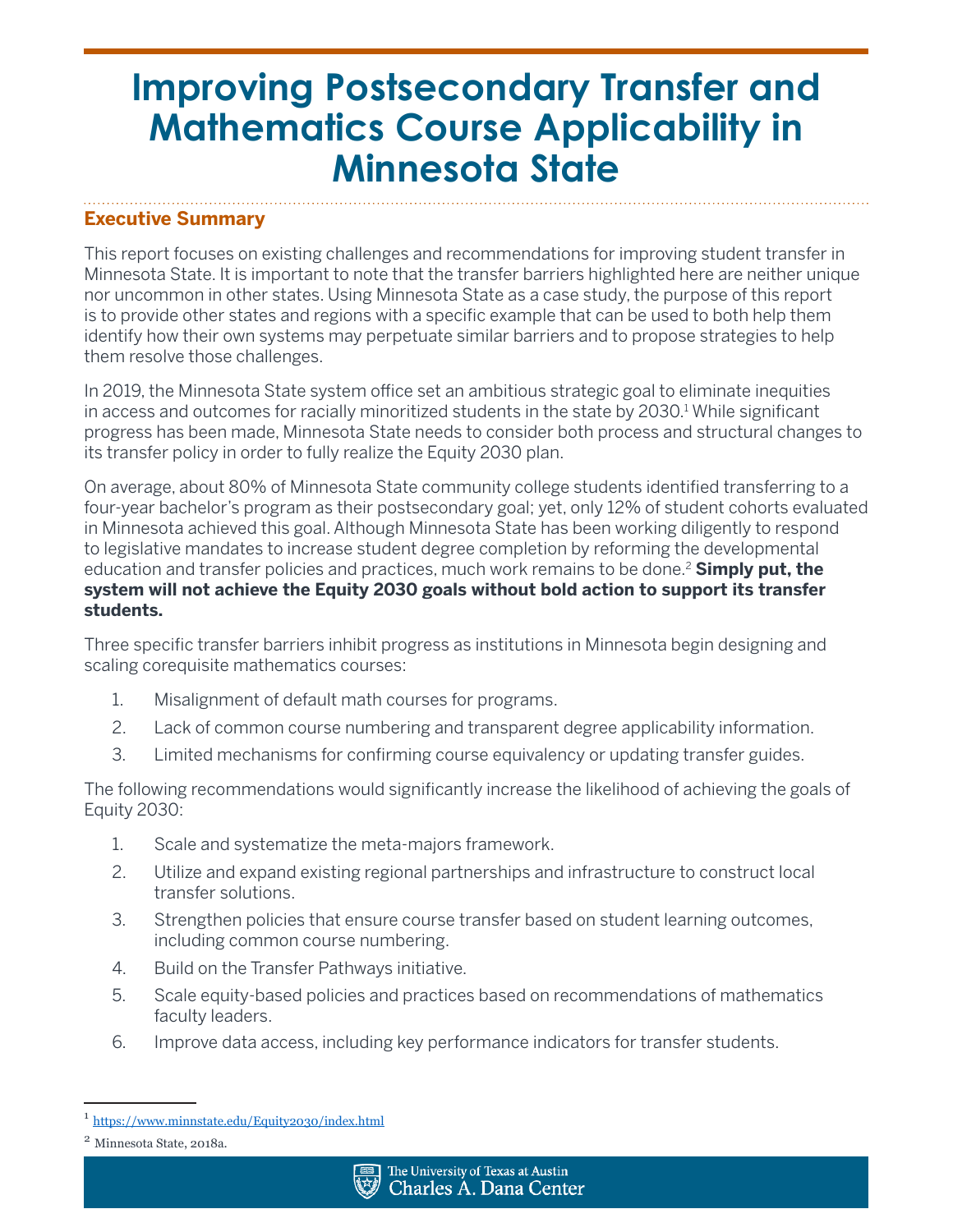### **Background**

Minnesota State is the third largest postsecondary system in the United States and plays a crucial role in delivering educational opportunities to the state's diverse student population. Each year, more than 340,000 students enroll in Minnesota State's 30 community and technical colleges and 7 universities, with hopes of completing a credential or degree to improve their economic mobility and provide opportunities for their families and communities.3

The system office at Minnesota State set an ambitious strategic goal in 2019, known as Equity 2030, to eliminate inequities in access and outcomes for racially minoritized students in the state.<sup>4</sup> While there has been significant progress towards achieving the strategic vision, Minnesota State needs to consider both process and structural changes to transfer policy to achieve Equity 2030.

Improving the efficiency of student transfer and applicability of course credit between two-year colleges and four-year universities are among the most critical actions that the Minnesota State system can pursue in working towards the Equity 2030 goal. Indeed, the very creation of the Minnesota State system in 1994 occurred by legislative mandate in an effort to improve the transfer student outcomes.<sup>5</sup> The equity imperative is in part driven by the fact that the two-year college sector serves a disproportionate number of students experiencing poverty and those from racially minoritized backgrounds, and also because a significant portion of all students in the state will be transfer students. According to the most recently available legislative report on student transfer, there were 33,254 transfer students in the Minnesota State system in 2013 with at least 60% of those students transferring between Minnesota State institutions.<sup>6</sup> Data from the National Student Clearinghouse show that between 2008 and 2014, 63% of all students at public institutions of higher education in Minnesota transferred at least once.7 In AY2015–2016, 45% of all bachelor's degree completers in the state carried two-year college credit on their transcripts.<sup>8</sup>

Despite these impressive statistics, Minnesota's overall transfer outcomes fall below the national average on a number of key indicators. Based on a comparative 50-state study of transfer student outcomes from the Community College Research Center at Columbia University, students in Minnesota experienced outcomes below the national average for transferring out of a two-year college (31%), transferring with an award (24%), and completing a bachelor's degree after transferring (38%).<sup>9</sup> These figures, however, only captured the number of students who succeeded in transferring.

*Although about 80% of community college students identified transferring to a four-year bachelor's program as their postsecondary goal, Jenkins and Fink (2016) found that only 12% of students in the 2007 Minnesota cohort (degree-seeking students entering higher education at a community college in the fall of 2007) achieved this goal. The same study found equity gaps in each of these metrics for Minnesota, with students experiencing poverty having less success than their higher income peers.*

The traditional gatekeeping role of mathematics in higher education partially explains the low overall rates of community college students transferring and completing a bachelor's degree.<sup>10</sup>

<sup>10</sup> Burdman, 2018.



<sup>3</sup> <https://www.minnstate.edu/system/index.html>

<sup>4</sup> <https://www.minnstate.edu/Equity2030/index.html>

<sup>5</sup> Nobles, 2010.

<sup>6</sup> Minnesota State Colleges and Universities, 2014.

<sup>7</sup> National Student Clearinghouse, 2015.

<sup>8</sup> National Student Clearinghouse, 2017.

<sup>9</sup> Jenkins & Fink, 2016.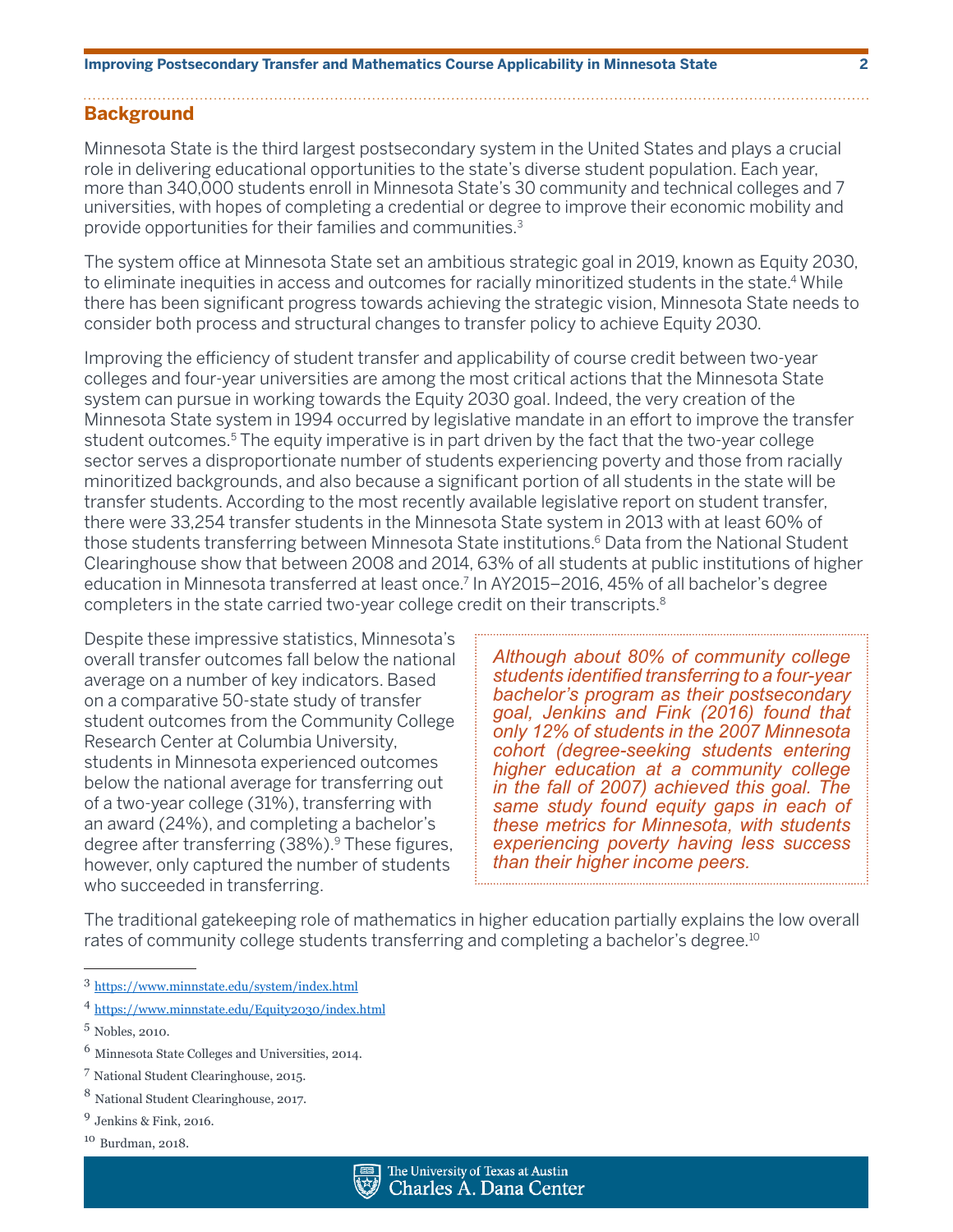Historically, students entering postsecondary institutions who are deemed underprepared for college-level, algebraically intensive mathematics are assigned to multiple semesters of non-creditbearing prerequisite coursework that costs time and money. This path does not propel students forward with the credit accumulation needed to transfer and complete a degree.<sup>11</sup> The traditional placement process and developmental mathematics structures are built on curricular assumptions from the 1960s that prioritized a pathway to calculus.12 However, a convergence of factors have shifted the curricular focus of postsecondary programs towards mathematics that is more relevant to student learning needs such as statistics, modeling, and quantitative reasoning.13

Minnesota State has begun a multi-year project encouraging institutions to adopt the most promising solution to the inequities perpetuated by traditional developmental education: mathematics pathways with corequisite supports. Mathematics pathways offer students modernized, relevant mathematics curriculum aligned to their programs of study. Instead of the "one size fits all" approach of funneling all students through a college algebra course, which was designed to prepare students for calculus, mathematics pathways allow students whose programs of study do not require calculus to complete their core mathematics requirements through courses such as statistics, modeling, business math, and quantitative reasoning.

Corequisite supports replace traditional prerequisite developmental education by placing students directly into a credit-bearing mathematics course with embedded supports. Rigorous, causal evaluations in a variety of contexts demonstrate that these strategies dramatically improve the odds of students' completing gateway mathematics and English courses, and contribute to the elimination of inequities on course completions.<sup>14</sup>

*As Minnesota State works towards the Equity 2030 strategic plan with reform efforts such as corequisite supports and mathematics pathways, it must simultaneously address barriers to student transfer that may emerge as new structures are established.*

The lack of predictability in the transfer of credits poses substantial barriers to the scale and sustainability of corequisite supports and mathematics pathways in states that previously engaged in these efforts.15 Because college algebra served as the default entry-level math course for decades, many stakeholders perceive that this is the only course that will predictably transfer between

institutions. As such, advisors and faculty members are reluctant to place students into other entrylevel mathematics courses out of concern that the credit from those courses will not apply to their degree programs after transfer. While some courses other than college algebra may be transferable on a case-by-case basis, the lack of consistent and systemic policy on the transferability of courses outside of the traditional pathway to calculus presents a significant barrier to institutions that offer new mathematics pathways.

Although Minnesota State has been working diligently to respond to legislative mandates to increase student degree completion by reforming the developmental education and transfer policies and practices, much work remains to be done.16 Simply put, the system will not achieve the Equity 2030 goals without bold action to support its transfer students.



<sup>11</sup> Bailey, Jeong, & Cho, 2010; Chen, 2016.

<sup>12</sup> Bressoud, 2021.

<sup>13</sup> Burdman, 2015, 2020; Saxe & Braddy, 2016.

<sup>14</sup> Logue, Watanabe-Rose, & Douglas, 2016; National Academies of Sciences, Engineering, and Medicine, 2019; Ran & Lin, 2019.

<sup>15</sup> Ganga & Mazzariello, 2018; Kazis & Cullinane, 2015.

<sup>&</sup>lt;sup>16</sup> Minnesota State, 2018a.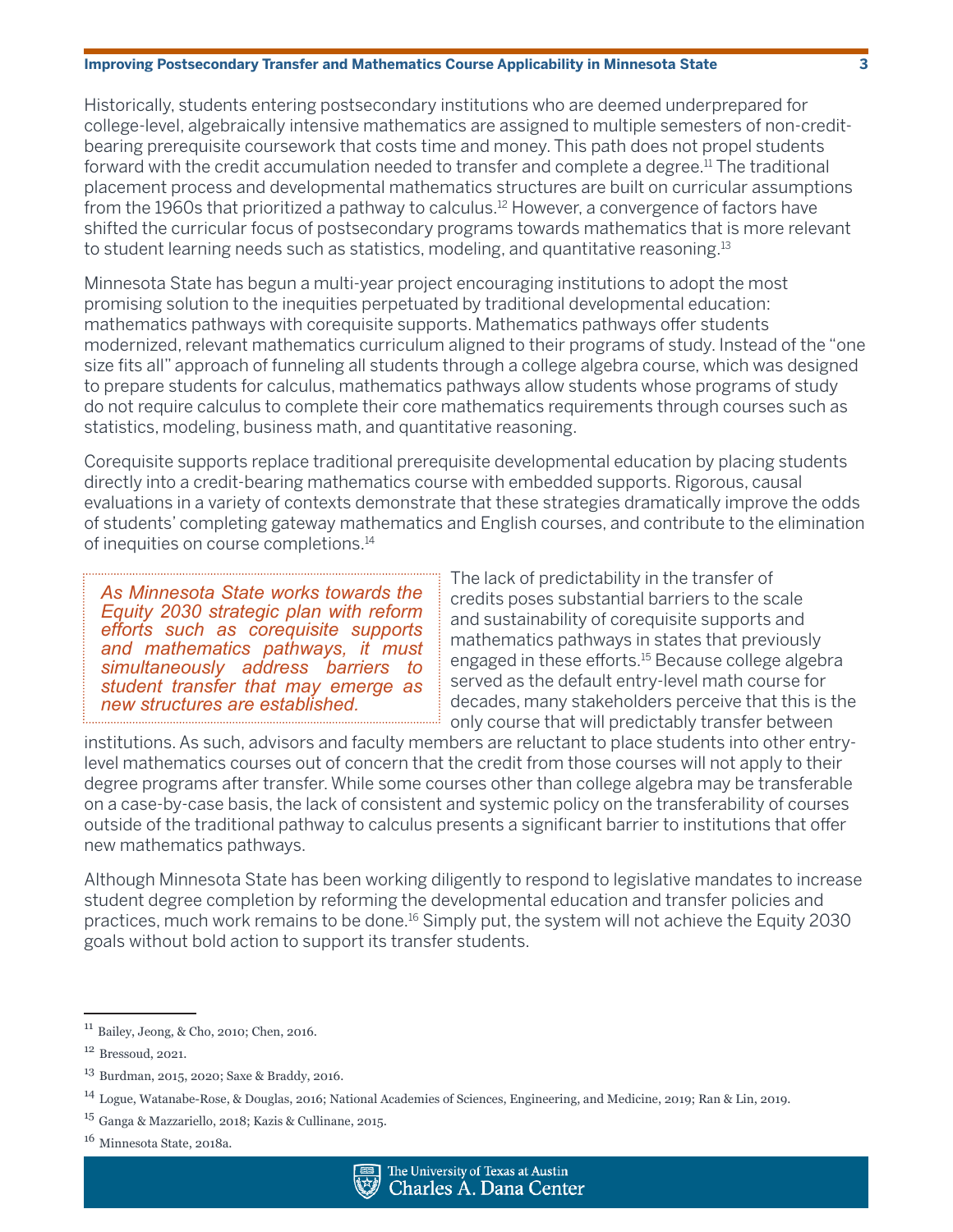Recent data from the Minnesota Education Equity Partnership<sup>17</sup> make this point clearly:

"The group with the third lowest rates of graduation across all institutional types . . . are transfer students, followed by part-time transfer students.

"In general, students who attend part-time, receive the Pell grant, and have transferred from another institution have among the lowest eight-year graduation rates across all institutional types compared to their peers. POCI [People of Color and American Indian and/or Indigenous] students are represented in all of these categories at significantly higher rates than their White peers and face these additional barriers to successfully pursuing a higher education degree and completing college."

### **Barriers and Recommendations**

Large-scale change in higher education, such as Equity 2030, cannot happen on an institution-byinstitution basis because that is not how students experience postsecondary education in Minnesota. The majority of Minnesota State's students experience college as a system through their transfer journeys, with many attending two or more institutions on their paths to a bachelor's degree. Each college and university in Minnesota State has a unique history, mission, population, and focus that should be honored in any cross-institutional change process, including improving equitable access, outcomes, and experiences for transfer students. At the same time, it is important for two- and four-year institutions to coordinate closely on reform design and implementation and to share equal responsibility for transfer students whom they collectively serve.

Similarly, policymakers across the state, system, and institutional levels have a responsibility to create a policy environment that promotes cross-institutional collaboration and enables conditions necessary for sustainable and equitable reforms. Rigorous evaluations from states and systems across the country have found that corequisite math pathways can improve outcomes in course completions, but these initiatives only achieve equitable outcomes at scale when embedded within a seamless transfer environment. Various existing tools and resources support leaders across all levels of the education system from state legislatures and system leadership on issues of transfer,18 to scaling math pathways, $19$  scaling corequisites, $20$  and K-12 coordination. $21$ 

As institutions in Minnesota continue to pursue the goals of Equity 2030, three transfer barriers should be considered.

### **1. Misalignment of default math courses for programs**

While *transfer* refers to the movement of students and credits between institutions, *applicability* refers to whether the course credits count towards core curriculum and degreespecific graduation requirements. Transfer policy should focus on the predictable applicability of credits so that students can enroll―and advisors

*Typically, almost all courses will transfer, but if the courses are not identified as counting for specific program credit, they may only transfer as an elective. As a result, many students lose program credit in the process.*

and faculty can confidently place students―into the most relevant math course.

<sup>21</sup> Martin, 2021; Martin & Krueger, 2020.



<sup>17</sup> Minnesota Educational Equity Partnership, 2020, p. 16.

<sup>18</sup> Ganga, Mazzariello, & Edgecombe, 2018; HCM Strategists, 2021.

<sup>19</sup> Bickerstaff, Chavarín, & Raufman, 2018; Bickerstaff & Moussa, 2020.

<sup>20</sup> Richardson, 2021.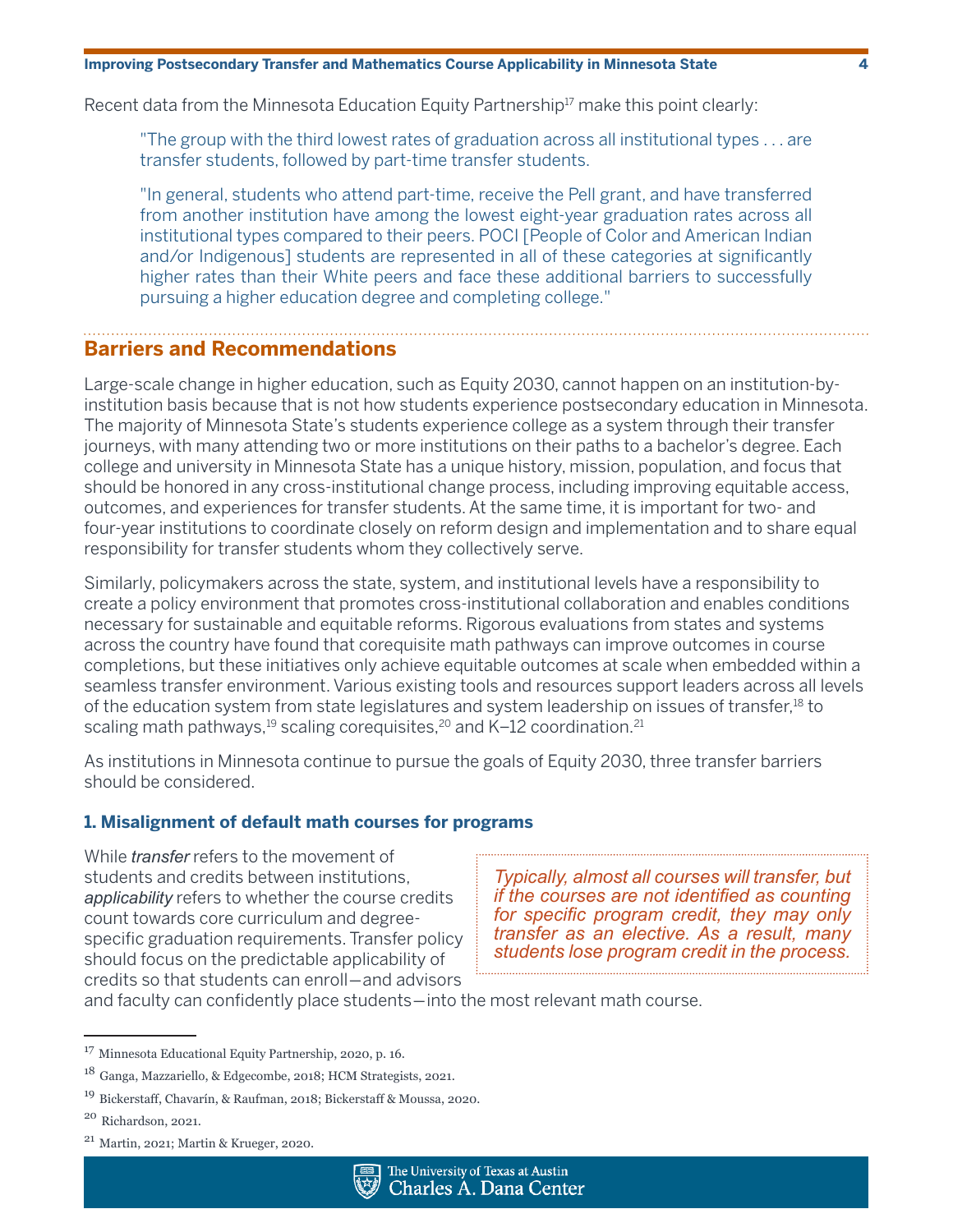In this context, *alignment* refers to the degree to which similar programs of study across institutions have relevant and comparable math requirements. For example, for most STEM programs, calculus would be the most relevant mathematics, whereas for social sciences, statistics would be preferable, and for liberal arts or humanities, a quantitative reasoning course may be preferred.

While there is a great deal of alignment across institutions in terms of defining the relevant mathematics for programs of study, many exceptions exist. For example, across the seven universities in the system, no two accounting degree programs have the same mathematics requirement. On the other hand, all of the institutions in the system allow psychology majors to complete the degree with any course that meets "Goal 4" core curriculum requirements; only Southwest Minnesota State specifically requires college algebra. A bachelor's degree in social work also has variability, with three institutions requiring statistics, three requiring any core math, and one requiring college algebra.

While some variation is expected to meet the specific needs of programs and student populations, dramatic differences for comparable areas of study are unwarranted. When there are exceptions, programs tend to default to using courses such as college algebra, even for degrees that do not require calculus or additional mathematics. Consequently, even for programs that have aligned mathematics, transfer students do not have assurances that their courses will apply to their specific degrees. Moreover, requiring courses such as college algebra and calculus for degree programs that do not require the depth of algebraic or calculus competencies taught in these courses in subsequent coursework (or career advancement) risks reinforcing the use of mathematics as gatekeeper to higher education, as opposed to a springboard for learning.

Related to the variability in math requirements for a program of study is the issue of hidden prerequisites. As institutions move away from the traditional "college algebra for all" model, they must be mindful of the ways that college algebra―and its developmental counterpart of intermediate algebra―may present barriers in the form of hidden prerequisites.

In the Minnesota State system, many universities use intermediate algebra and/or college algebra as a prerequisite to other mathematics courses such as statistics, or courses outside of the mathematics department such as general chemistry, psychology, and other gateway STEM and social science courses. Unnecessary algebraically intensive prerequisites are also a transfer issue, as students who complete corequisite mathematics courses without an intermediate algebra or college algebra prerequisite may be denied course credit in transfer, or may be denied access to courses in other disciplines. This is particularly true in the context of corequisite mathematics, where students may no longer be taking college-level courses that require algebra-intensive learning outcomes, such as statistics and quantitative reasoning.

**Recommendation 1: Scale and systematize the meta-majors framework.** Despite some variability in math requirements across the state, a relatively common set of course requirements exists when viewed from the perspective of broad program groups. Katie Smieja, a mathematics instructor at St. Cloud Technical and Community College, studied the math requirements for bachelor's programs in the Minnesota System and identified promising patterns of common mathematics course requirements across programs.<sup>22</sup> Clustering these programs by meta-majors reveals a high degree of consistency in degree requirements. This model can be used to advance policy aimed at improving the transfer and applicability of courses.



<sup>22</sup> Smieja, 2020.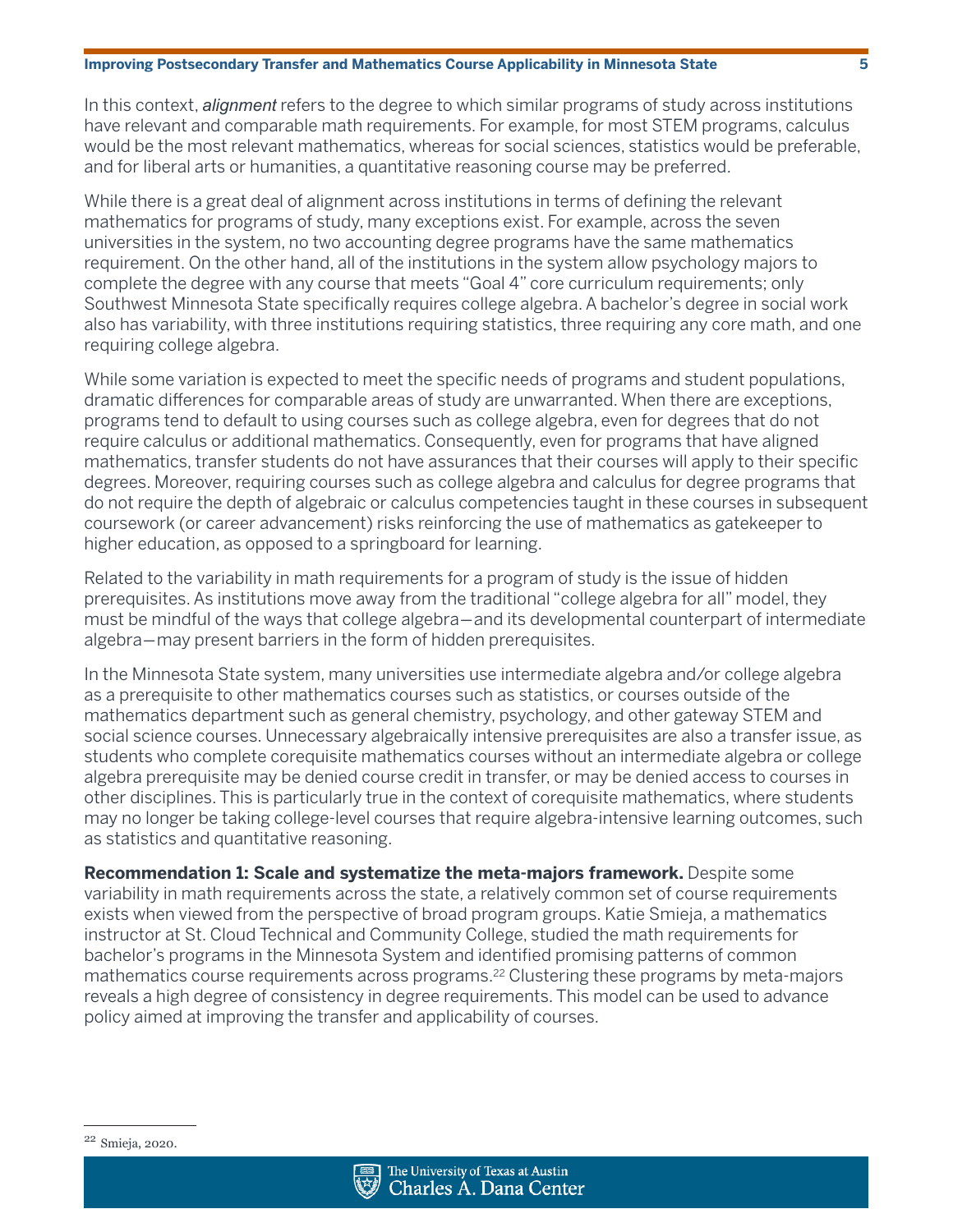|  | <b>Emerging Minnesota Meta Majors</b> |  |  |
|--|---------------------------------------|--|--|
|--|---------------------------------------|--|--|

| <b>Meta-Major</b>                                                                                                                                                                                                                                                             |                                                                                                                                                                | <b>Math Requirement (and Exceptions)</b>                                                                                                                                                      |  |
|-------------------------------------------------------------------------------------------------------------------------------------------------------------------------------------------------------------------------------------------------------------------------------|----------------------------------------------------------------------------------------------------------------------------------------------------------------|-----------------------------------------------------------------------------------------------------------------------------------------------------------------------------------------------|--|
| <b>Communication, Arts, and Humanities</b><br><b>Communication Studies</b><br><b>Liberal Arts and Humanities</b><br>Fine and Performing Arts<br>$\bullet$<br><b>Non-STEM Secondary Education</b><br>$\bullet$<br>Social Sciences (some)<br>Health Studies (some)<br>$\bullet$ |                                                                                                                                                                | Any Goal 4 (~75 majors, ~15 exceptions)<br>(default: Quantitative Reasoning)<br>(e.g., College Algebra required or Statistics required)                                                       |  |
| <b>Social and Health Sciences</b><br><b>Health Sciences</b><br>$\bullet$<br><b>Social Sciences (most)</b><br>٠                                                                                                                                                                |                                                                                                                                                                | Statistics (~15 majors, ~8 exceptions)<br>(e.g., any goal 4 course, College Algebra required instead)                                                                                         |  |
| <b>Business</b>                                                                                                                                                                                                                                                               |                                                                                                                                                                | College Algebra and Statistics (~22 majors, ~10 exceptions)<br>(e.g., Finite allowed to replace College Algebra, Statistics not<br>required, Calculus required, College Algebra not required) |  |
| <b>Education</b><br>(Special, Elementary, and Early Childhood)                                                                                                                                                                                                                |                                                                                                                                                                | <b>Math for Teachers (3 majors, 3 exceptions)</b><br>(e.g., additional goal 4 course, College Algebra, only one course<br>required, any goal 4)                                               |  |
| <b>STEM</b>                                                                                                                                                                                                                                                                   | <b>Environmental Science</b><br>$\bullet$<br><b>Medical Sciences (some)</b><br>$\bullet$<br>• STEM-related                                                     | College Algebra (~17 majors, ~9 exceptions)<br>(but no Calculus - except when required, Statistics required for<br>some exceptions)                                                           |  |
|                                                                                                                                                                                                                                                                               | • Medical Sciences (some)<br><b>Construction Management</b><br>٠<br>Technology<br>$\bullet$<br><b>Earth Science</b>                                            | Precalculus (~8 majors, ~2 exceptions)<br>(but no Calculus except when required)                                                                                                              |  |
|                                                                                                                                                                                                                                                                               | <b>Mathematics and Statistics</b><br>$\bullet$<br><b>Physical Sciences</b><br>Life Sciences (most)<br>٠<br><b>Medical Sciences</b><br>$\bullet$<br>Engineering | Calculus (~33 majors, ~14 exceptions)<br>(e.g., additional Statistics requirement)                                                                                                            |  |
|                                                                                                                                                                                                                                                                               | <b>Computer-related Majors</b>                                                                                                                                 | Various Combinations of College Algebra, Statistics, Calculus,<br>and Discrete Math (~7 majors, 7 exceptions)                                                                                 |  |

*Source: Smieja, 2020. Used with permission.*

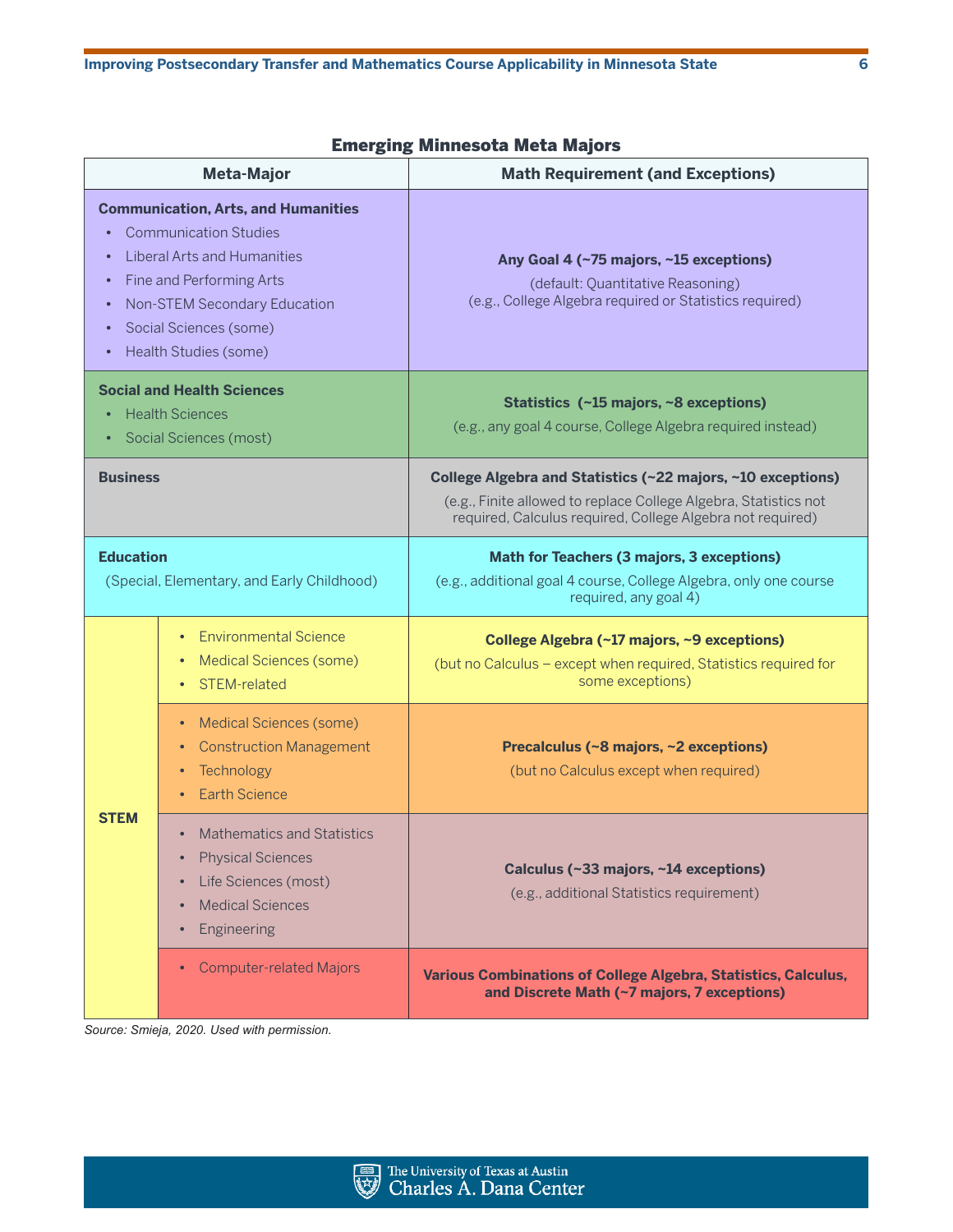**Recommendation 2: Utilize and expand existing regional partnerships and infrastructure to design and implement regional solutions.** Most student transfer occurs within a relatively confined geographic area. Minnesota State should analyze data to identify the most common patterns and prioritize institutional partnerships that will have the greatest impact on the greatest number of students. In instances where system or state policy change is either inappropriate or unlikely, regional agreements can support policy change on priority issues. The most recent Minnesota State Math Pathways Project utilized regional coordinators, who are local faculty with deep knowledge and relationships with institutions in their geographic area, to serve as trusted communication conduits between transfer partners. The regional coordinators developed an infrastructure for supporting conversations and actions to improve student transfer. Their momentum could be continuously supported to ensure ongoing improvements.

### **2. Lack of common course numbering and transparent degree applicability information**

Although there are numerous examples of aligned and relevant mathematics courses, the Minnesota State system is still highly complex, and variation in course terminology is not student friendly. For example, Minnesota State does not have common course names or numbers nor any studentfacing system for identifying the applicability of credits for degree programs. Existing tools, such as Transferology, only show students which courses are counted as equivalents; however, they do not show which courses will be applicable for core curriculum or specific degree requirements. When attempting to document existing math requirements across the system, Smieja shared:

"It was extremely difficult to gather this information. Websites are not user-friendly, and requirements are not always clear. Some schools have multiple documents with conflicting information for the same major. Many schools just list course numbers, not titles, so it takes a lot of digging to find out what is required. Very few schools had a document or website to guide students into the right math course by major interest. If this information is hard for three faculty members with years of experience as students and faculty in higher education, this information is not nearly accessible enough for current and prospective students."<sup>23</sup>

Resistance to common course numbering in the Minnesota State system is due to a concern about "canned curriculum" and "one size fits all" approaches. The complexity of the current system, however, ensures that the vast majority of students remain enrolled in college algebra courses, regardless of whether that content is relevant to their majors. Indeed, a recent report from Student Ready Strategies identified the complexity of curricular systems as a smokescreen for inequities in higher education: "The lengthier and more complex the curricular system that a student experiences, the harder it is to identify systemic racism, the more attrition points students need to overcome, and the more difficult it is for advisors or faculty to accurately guide them." $24$ 

**Recommendation 3: Strengthen policies that ensure course transfer based on student learning outcomes.** Developing a framework to evaluate the comparability of courses across the system, instead of leaving the determination of comparable courses as a case-by-case decision at the institution level, will promote greater equity and consistency. If a course is deemed "equivalent" in transfer, it should predictably apply to a student's program of study. The system could establish a process to clarify shared learning outcomes and ensure course applicability to degrees.<sup>25</sup> Ultimately, the goal is to shift from parochial concerns about course titles to focus instead on essential content that students need to know to succeed in their programs.



<sup>23</sup> Smieja, 2020, p. 12.

<sup>24</sup> Student Ready Strategies, 2021, p. 3.

<sup>25</sup> Krueger, 2017.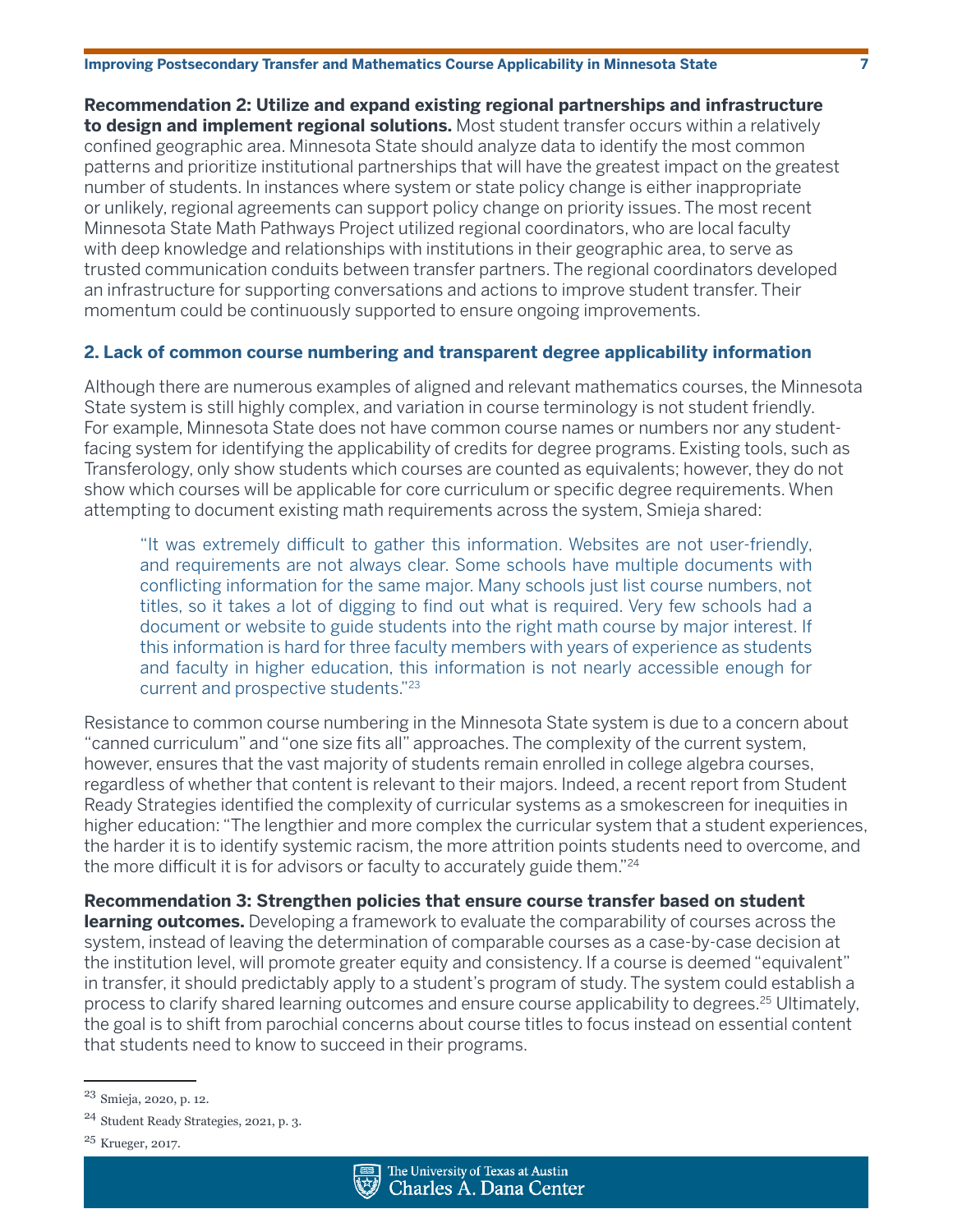For example, if a university requires introductory statistics knowledge for a program, then comparable learning outcomes from math courses such as quantitative reasoning, modeling, or data analysis should be permitted to apply to that requirement. Additionally, the adoption of common course names and numbers would be more helpful to students and would facilitate the identification and transfer of comparable courses.

### **3. Limited mechanisms for confirming course equivalency or updating transfer guides**

The system policy for determining course equivalency states that the standard transfer equivalency is "75 percent comparability of course content."<sup>26</sup> The policy does not specify how the comparability is determined or which part of the content is reviewed, nor does it provide a current list of examples of comparable courses.<sup>27</sup> The lack of specific guidelines further contributes to the opacity of the system and leaves institutions to decide, on a case-by-case basis, which courses will be accepted for specific degree requirements.

There does appear to be a mechanism for students to appeal a decision when their courses are denied in transfer, but the majority of students are unaware of this option, placing the burden of proof on them instead of on the system that should be ensuring transfer and applicability.<sup>28</sup> In the context of mathematics pathways, faculty in disciplines other than mathematics are determining the equivalency of math courses, not math faculty themselves.

Even when courses are identified as equivalents, there is no process for updating transfer guides or curriculum maps across institutions. The lack of a centralized hub at either the state or institution level for tracking transfer equivalents leaves the burden of checking for transferability on individual students, staff, and faculty.

**Recommendation 4: Build on the Transfer Pathways initiative.** The Transfer Pathways initiative lists a common set of course requirements for many of the most popular majors in the state.<sup>29</sup> Students who complete the full set of courses in a Transfer Pathway degree program are guaranteed that the courses will transfer as a block of credit and count for the full lower division requirements for a degree, regardless of specific variations at the receiving university. As the system currently reviews and revises these pathways, it should pay close attention to the math requirements to ensure the most relevant courses, including corequisite support options, are included in the Transfer Pathway degree.

There are, unfortunately, limitations to this initiative, primarily that very few students complete all requirements for an associate's degree prior to transfer. In Minnesota, only 24% of students who successfully transferred did so after completing an associate's degree.<sup>30</sup> For students who transferred without completing the full Transfer Pathway program, these courses were not guaranteed to apply to their desired bachelor's program. In addition, there were instances in which the math course recommended in the Transfer Pathway degree varied from the math course required for a bachelor's degree, which doubly disadvantaged transfer students because they were required to take the math course specified in the Transfer Pathway program, even if they knew it would not apply to their desired degree. For example, the Transfer Pathway for business degrees specifies college algebra and statistics, although some universities only require students to take finite math for a bachelor's degree in business.

<sup>26</sup> Minnesota State, 2011.

<sup>27</sup> Minnesota State, 2018b.

<sup>28</sup> Durand & Sachau, 2014.

<sup>29</sup> <https://www.minnstate.edu/admissions/pathways.html>

 $30$  Jenkins & Fink, 2016.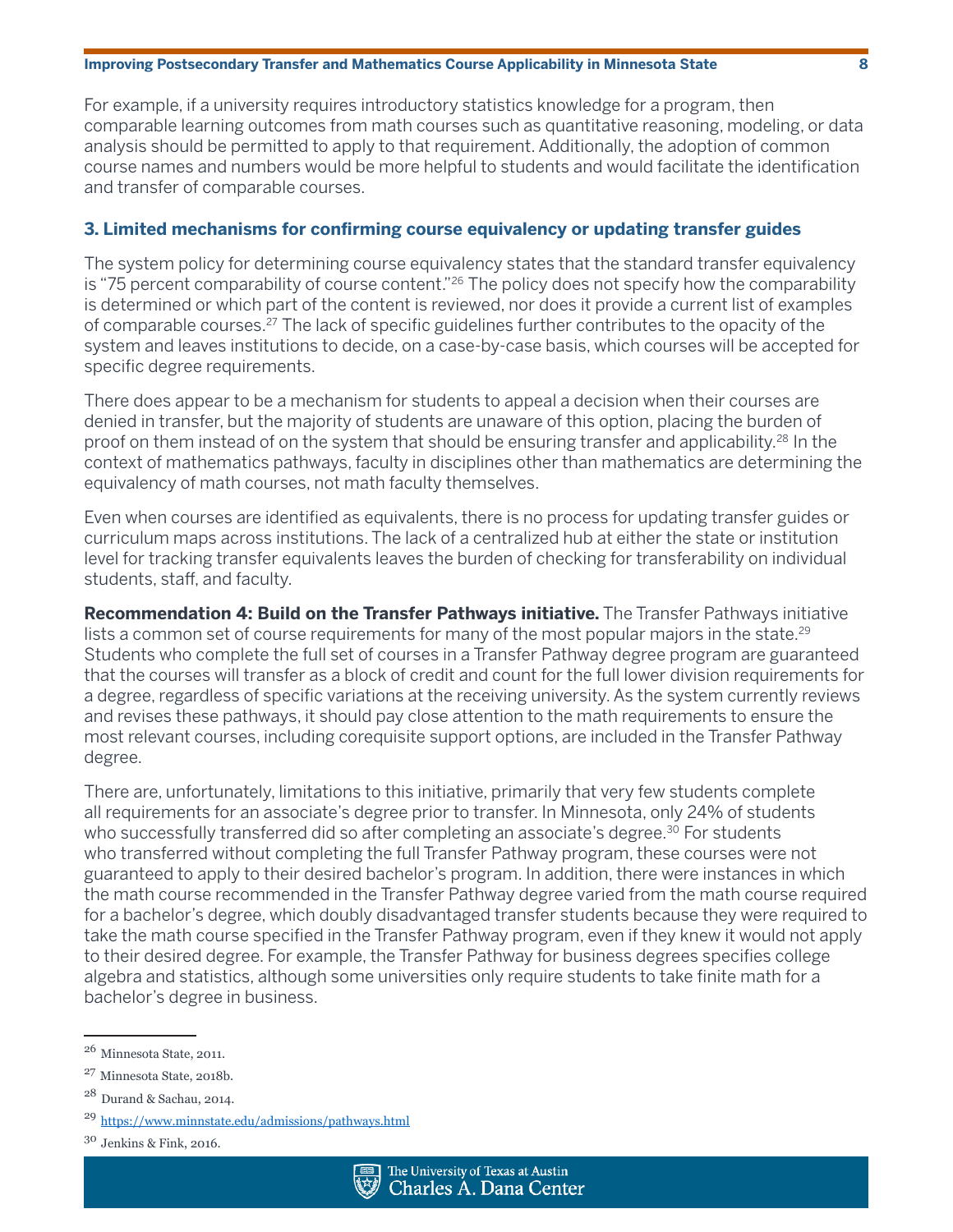Thus, students, who followed the Transfer Pathway requirements but did not complete the associate's degree, will have credits for two math courses that will not count towards degree-specific math requirements at a university with a different default requirement for the program in question. It may be necessary to modify the Transfer Pathways initiative to address these limitations.

### **Additional Recommendations**

**Recommendation 5: Scale equity-based policies and practices based on recommendations of faculty, staff, and community partners who are leading this work on the ground.** Transfer is difficult and complicated because it is inherently cross-institutional and relies on coordinated action across levels and systems. Faculty, staff, and community partners are on the frontlines of those efforts and need to be supported with resources and permissions to advance change. Analysis and recommendations from math faculty members included in other sections of this report have previously been communicated to administrative leaders, but have yet to manifest in policy change.

For Minnesota State to realize the ambitious goals of Equity 2030, bold policy action based on the experience of students and practitioners is essential.<sup>31</sup> Integrating initiatives for transfer students into the broader policy agenda regarding racial equity in Minnesota can also help prioritize reforms. For example, the Minnesota Education Equity Partnership issued strong calls to lawmakers to address "a true college completion crisis" for racially minoritized students in the state and recommended a set of policy actions, including specific focus on transfer students. $32 \text{ In particular}$ , the organization noted that given the inefficiency caused by lost credits during the transfer process, many transfer students will become ineligible for state grants to fund their completion of a bachelor's degree.

**Recommendation 6: Improve data access, including key performance indicators for transfer students.** When conducting background research for this report, it was surprisingly challenging to identify publicly accessible data on transfer students in Minnesota State. Most of the data sources cited for transfer students herein come from research organizations outside of Minnesota State. Where some data do exist, the student-level information is typically not presented in a disaggregated form, which limits understanding the equity dimensions of transfer in the system.

Interactive dashboards and annual reports should be developed that include a specific focus on transfer students. These tools and resources should have the ability to disaggregate by key student variables such as race, gender, Pell eligibility, and first generation status, and should include important transfer outcomes such as credit accumulation, credit loss, degree completion, and time to degree.

## **Conclusion**

Minnesota State education leaders are working diligently to respond to legislative mandates to increase student degree completion and to achieve the goals of the Equity 2030 initiative. Enacting the recommendations in this report would further leverage the initiatives already being implemented, allowing the state to make even more progress toward its goals.

Minnesota is not the only state addressing these, or similar, transfer challenges. Many states and regions, whether they have existing transfer agreements, would be well served to conduct a deep dive into the barriers that exist for transfer students and the applicability of math courses during transfer, including ways to change policy and practice to overcome those barriers.

<sup>32</sup> Minnesota Educational Equity Partnership, 2020.



<sup>31</sup> See reports cited in notes 27–30 for additional information.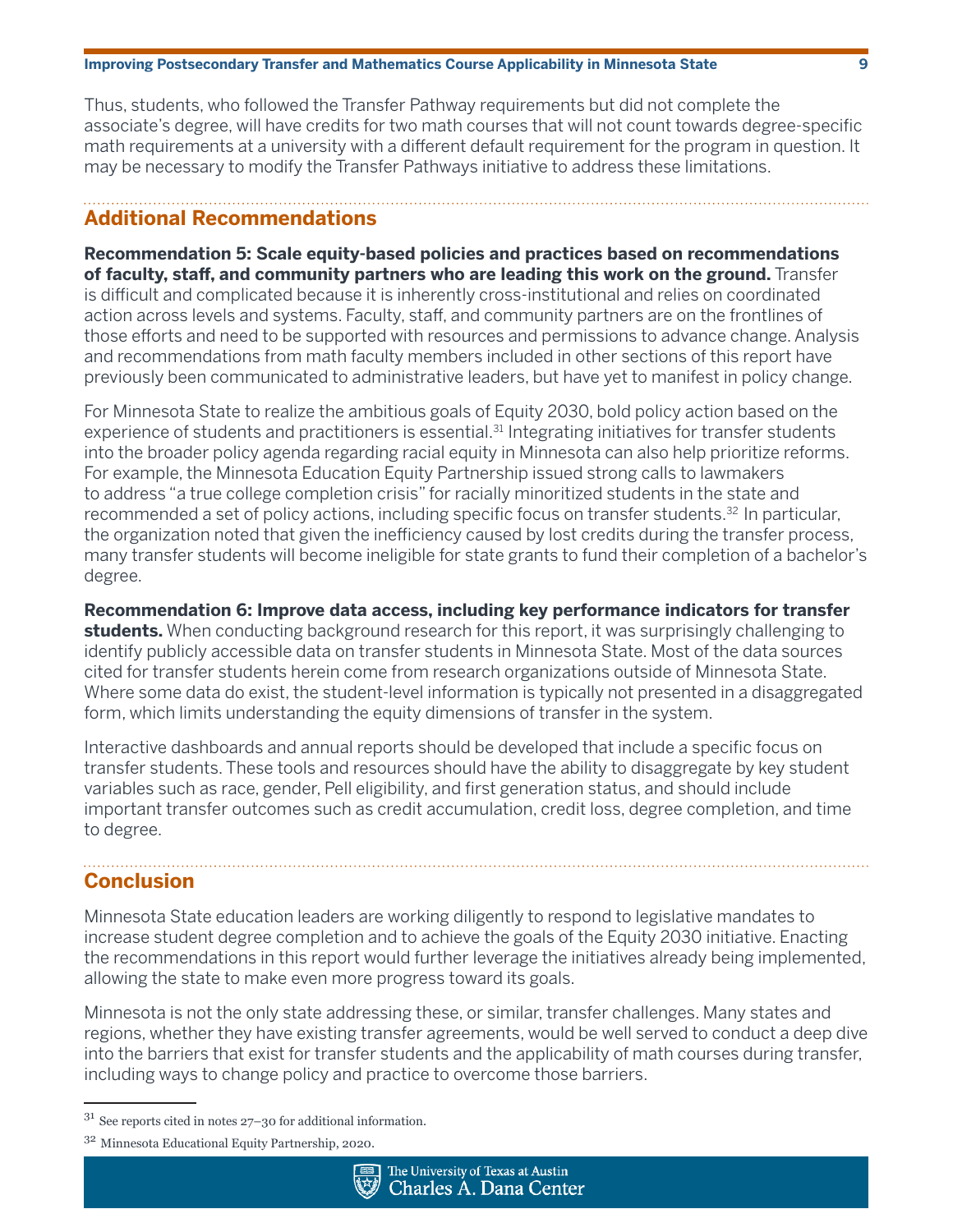### **References**

Bailey, T., Jeong, D. W., & Cho, S. W. (2010). Referral, enrollment, and completion in developmental education sequences in community colleges. *Economics of Education Review, 29*(2), 255–270. [https://](https://ccrc.tc.columbia.edu/publications/referral-enrollment-completion-developmental-education.htm) [ccrc.tc.columbia.edu/publications/referral-enrollment-completion-developmental-education.html](https://ccrc.tc.columbia.edu/publications/referral-enrollment-completion-developmental-education.htm)

Bickerstaff, S. E., Chavarín, O., & Raufman, J. (2018). *Mathematics pathways to completion: Setting the conditions for statewide reform in higher education*. Community College Research Center, Columbia University. [https://ccrc.tc.columbia.edu/media/k2/attachments/mathematics-pathways-completion](https://ccrc.tc.columbia.edu/media/k2/attachments/mathematics-pathways-completion-reform.pdf)[reform.pdf](https://ccrc.tc.columbia.edu/media/k2/attachments/mathematics-pathways-completion-reform.pdf)

Bickerstaff, S. E., & Moussa, A. (2020). *A top-down/bottom-up approach to statewide change: Mathematics Pathways to Completion*. Community College Research Center, Columbia University. <https://ccrc.tc.columbia.edu/publications/statewide-change-mathematics-pathways-to-completion.html>

Bressoud, D. M. (2021). The strange role of calculus in the United States. *ZDM–Mathematics Education, 53*(3), 521–533. <https://link.springer.com/article/10.1007/s11858-020-01188-0>

Burdman, P. (2015). *Degrees of freedom: Diversifying math requirements for college*. Policy Analysis for California Education, PACE. [https://www.edpolicyinca.org/sites/default/files/PACE%201%2008-2015.pdf](https://www.edpolicyinca.org/sites/default/files/PACE%201%2008-2015.pdf )

Burdman, P. (2018). The mathematics of opportunity: Rethinking the role of math in educational equity. *Just Equations*.<https://justequations.org/wp-content/uploads/je-report-r12-web.pdf>

Burdman, P. (2020). Let's make math relevant to real life. *EdSurge*. [https://www.edsurge.com/](https://www.edsurge.com/news/2020-10-26-let-s-make-math-education-relevant-for-real-life) [news/2020-10-26-let-s-make-math-education-relevant-for-real-life](https://www.edsurge.com/news/2020-10-26-let-s-make-math-education-relevant-for-real-life)

Chen, X. (2016). *Remedial coursetaking at U.S. public 2- and 4-year institutions: Scope, experience, and outcomes*. Statistical Analysis Report. NCES 2016-405. National Center for Education Statistics. <https://nces.ed.gov/pubs2016/2016405.pdf>

Durand, J., & Sachau, D. (2014). *Student transfer survey report*. [http://www.mntransfer.org/educators/](http://www.mntransfer.org/educators/resources/MnSCU%20%20Report%20Final%203%2016%2014.pdf) [resources/MnSCU%20%20Report%20Final%203%2016%2014.pdf](http://www.mntransfer.org/educators/resources/MnSCU%20%20Report%20Final%203%2016%2014.pdf)

Ganga, E., & Mazzariello, A. (2018). *Math pathways: Expanding options for success in college math*. Education Commission of the States. [https://postsecondaryreadiness.org/wp-content/uploads/2018/10/](https://postsecondaryreadiness.org/wp-content/uploads/2018/10/math-pathways-expanding-options-succes) [math-pathways-expanding-options-success.pdf](https://postsecondaryreadiness.org/wp-content/uploads/2018/10/math-pathways-expanding-options-succes)

Ganga, E., Mazzariello, A., & Edgecombe, N. (2018). *Developmental education: An introduction for policymakers*. Education Commission of the States. [https://postsecondaryreadiness.org/wp-content/](https://postsecondaryreadiness.org/wp-content/uploads/2018/02/developmental-education-introduction-p) [uploads/2018/02/developmental-education-introduction-policymakers.pdf](https://postsecondaryreadiness.org/wp-content/uploads/2018/02/developmental-education-introduction-p)

HCM Strategists. (2021). *The transfer reset: Rethinking equitable policy for today's learners*. Tackling Transfer Policy Advisory Board. [https://hcmstrategists.com/resources/the-transfer-reset-rethinking](https://hcmstrategists.com/resources/the-transfer-reset-rethinking-equitable-policy-for-todays-learn)[equitable-policy-for-todays-learners-by-the-tackling-transfer-policy-advisory-board/#:~:text=To%20](https://hcmstrategists.com/resources/the-transfer-reset-rethinking-equitable-policy-for-todays-learn) [challenge%20the%20status%20quo,students%20and%20the%20recognition%20of](https://hcmstrategists.com/resources/the-transfer-reset-rethinking-equitable-policy-for-todays-learn)

Jenkins, P. D., & Fink, J. (2016). *Tracking transfer: New measures of institutional and state effectiveness in helping community college students attain bachelor's degrees*. Community College Research Center, Columbia University. [https://ccrc.tc.columbia.edu/media/k2/attachments/tracking](https://ccrc.tc.columbia.edu/media/k2/attachments/tracking-transfer-institutional-state-effectivenes)[transfer-institutional-state-effectiveness.pdf](https://ccrc.tc.columbia.edu/media/k2/attachments/tracking-transfer-institutional-state-effectivenes)

Kazis, R., & Cullinane, J. (2015). *Modernizing mathematics pathways at Texas universities Insights from the New Mathways Project Transfer Champions*. Austin, TX: Charles A. Dana Center at The University of Texas at Austin. [https://www.completionbydesign.org/s/article/Modernizing-Mathematics-](https://www.completionbydesign.org/s/article/Modernizing-Mathematics-Pathways-at-Texas-Universities-)

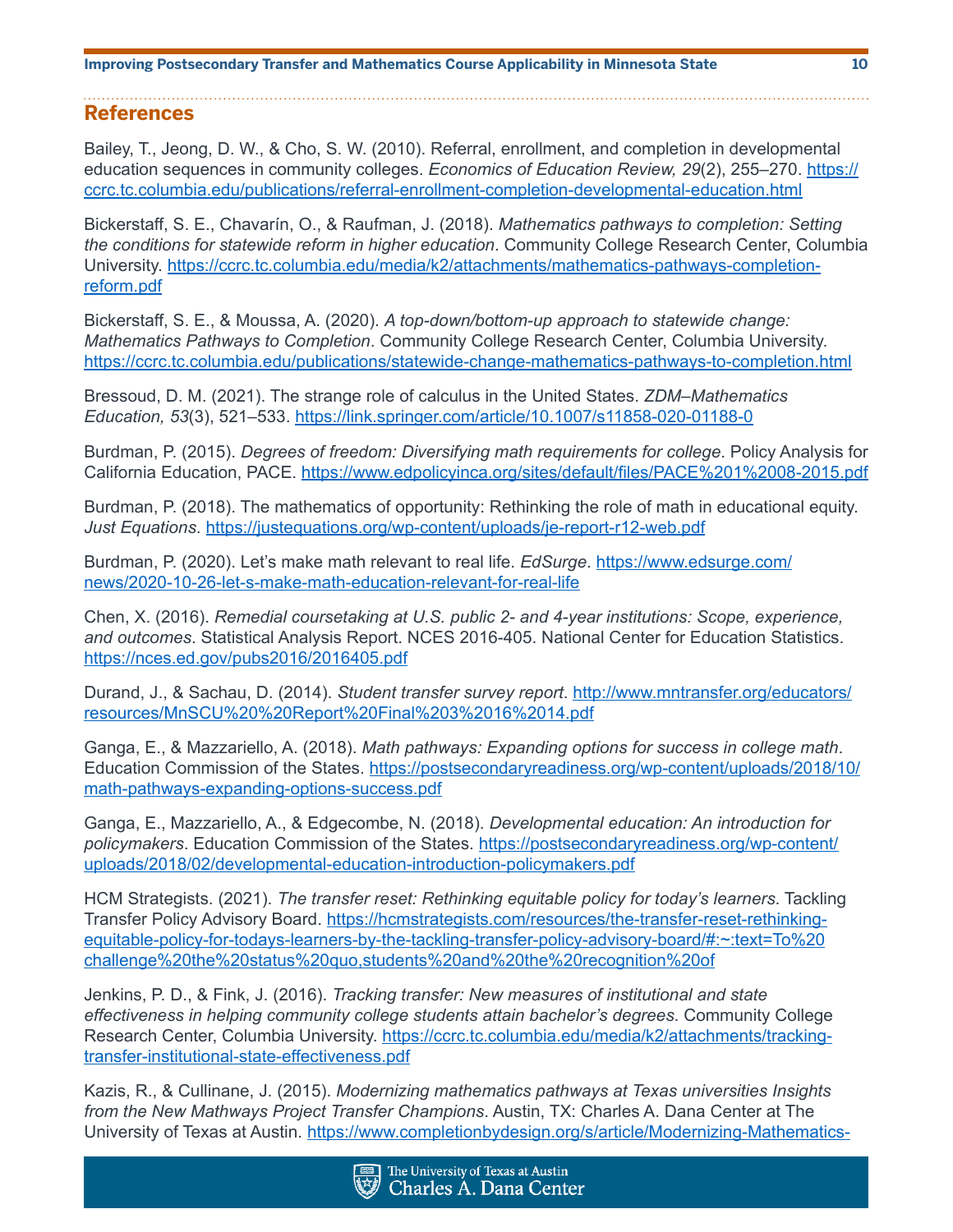[Pathways-at-Texas-Universities-Insights-from-the-New-Mathways-Project-Transfer-Champions](https://www.completionbydesign.org/s/article/Modernizing-Mathematics-Pathways-at-Texas-Universities-)

Krueger, C. (2017). *A process for success: Developing and supporting student learning outcomes for multiple mathematics pathways*. Austin, TX: Charles A. Dana Center at The University of Texas at Austin. [https://www.dcmathpathways.org/sites/default/files/resources/2017-03/A%20Process%20](https://www.dcmathpathways.org/sites/default/files/resources/2017-03/A%20Process%20for%20Success%20-) [for%20Success%20-%20Developing%20and%20Supporting%20Student%20Learning%20](https://www.dcmathpathways.org/sites/default/files/resources/2017-03/A%20Process%20for%20Success%20-) [Outcomes%20for%20Multiple%20Math%20Pathways.pdf](https://www.dcmathpathways.org/sites/default/files/resources/2017-03/A%20Process%20for%20Success%20-)

Logue, A. W., Watanabe-Rose, M., & Douglas, D. (2016). Should students assessed as needing remedial mathematics take college-level quantitative courses instead? A randomized controlled trial. *Educational Evaluation and Policy Analysis, 38*(3), 578–598.

Martin, J. (2021). *The role of state-level education policy in ensuring equitable access to postsecondary*  education. Austin, TX: Charles A. Dana Center at The University of Texas at Austin. [https://www.](https://www.utdanacenter.org/blog/role-state-level-education-policy-ensuring-equitable-access-postse) [utdanacenter.org/blog/role-state-level-education-policy-ensuring-equitable-access-postsecondary](https://www.utdanacenter.org/blog/role-state-level-education-policy-ensuring-equitable-access-postse)[pathways](https://www.utdanacenter.org/blog/role-state-level-education-policy-ensuring-equitable-access-postse)

Martin, J., & Krueger, C. (2020). *Modernizing math pathways to support student transitions*. [https://](https://www.ecs.org/modernizing-math-pathways-to-support-student-transitions/) [www.ecs.org/modernizing-math-pathways-to-support-student-transitions/](https://www.ecs.org/modernizing-math-pathways-to-support-student-transitions/)

Minnesota Educational Equity Partnership. (2020). *Reducing racial disparities in college completion: The case for an equitable higher education finance system in Minnesota*. [https://tacklingtransfer.org/wp](https://tacklingtransfer.org/wp-content/uploads/2021/08/MnEEP-College-Completion-Policy-Brief.pdf)[content/uploads/2021/08/MnEEP-College-Completion-Policy-Brief.pdf](https://tacklingtransfer.org/wp-content/uploads/2021/08/MnEEP-College-Completion-Policy-Brief.pdf)

Minnesota State. (n.d.). *About Minnesota State*. <https://www.minnstate.edu/system/index.html>

Minnesota State. (n.d.). *Minnesota State Equity 2030*. [https://www.minnstate.edu/Equity2030/index.html](https://www.minnstate.edu/Equity2030/index.html )

Minnesota State. (n.d.). *Transfer pathways*.<https://www.minnstate.edu/admissions/pathways.html>

Minnesota State. (2011). *Transfer of credit procedure*. [https://www.minnesota.edu/about/policies-and](https://www.minnesota.edu/about/policies-and-procedures/transfer-credit-procedure)[procedures/transfer-credit-procedure](https://www.minnesota.edu/about/policies-and-procedures/transfer-credit-procedure)

Minnesota State. (2018a). *Developmental education plan report to the legislature*. [https://www.leg.](https://www.leg.mn.gov/docs/2018/mandated/180210.pdf) [mn.gov/docs/2018/mandated/180210.pdf](https://www.leg.mn.gov/docs/2018/mandated/180210.pdf)

Minnesota State. (2018b). *System procedure 3.21.1 Transfer of undergraduate courses, credit, associate degrees and the Minnesota transfer curriculum*. [https://www.minnstate.edu/board/](https://www.minnstate.edu/board/procedure/321p1.html) [procedure/321p1.html](https://www.minnstate.edu/board/procedure/321p1.html)

Minnesota State Colleges and Universities. (2014). *Successful transfer of credit: Report to the legislature*.<https://www.lrl.mn.gov/docs/2014/mandated/140304.pdf>

National Academies of Sciences, Engineering, and Medicine. (2019). *Increasing student success in developmental mathematics: Proceedings of a workshop*. Washington, DC: The National Academies Press.<https://nap.nationalacademies.org/read/25547/chapter/1>

National Student Clearinghouse. (2015). *Transfer & mobility: A national view of student movement in postsecondary institutions, Fall 2008 cohort*. <https://nscresearchcenter.org/signaturereport9/>

National Student Clearinghouse. (2017). *Contribution of two-year public institutions to bachelor's completions at four-year institutions*. [https://nscresearchcenter.org/snapshotreport-twoyearcontributionf](https://nscresearchcenter.org/snapshotreport-twoyearcontributionfouryearcompletions26/) [ouryearcompletions26/](https://nscresearchcenter.org/snapshotreport-twoyearcontributionfouryearcompletions26/)

Nobles, J. (2010). *Evaluation report: MnSCU System Office*. Office of the Legislative Auditor. [https://](https://www.auditor.leg.state.mn.us/ped/pedrep/mnscuso.pdf) [www.auditor.leg.state.mn.us/ped/pedrep/mnscuso.pdf](https://www.auditor.leg.state.mn.us/ped/pedrep/mnscuso.pdf)